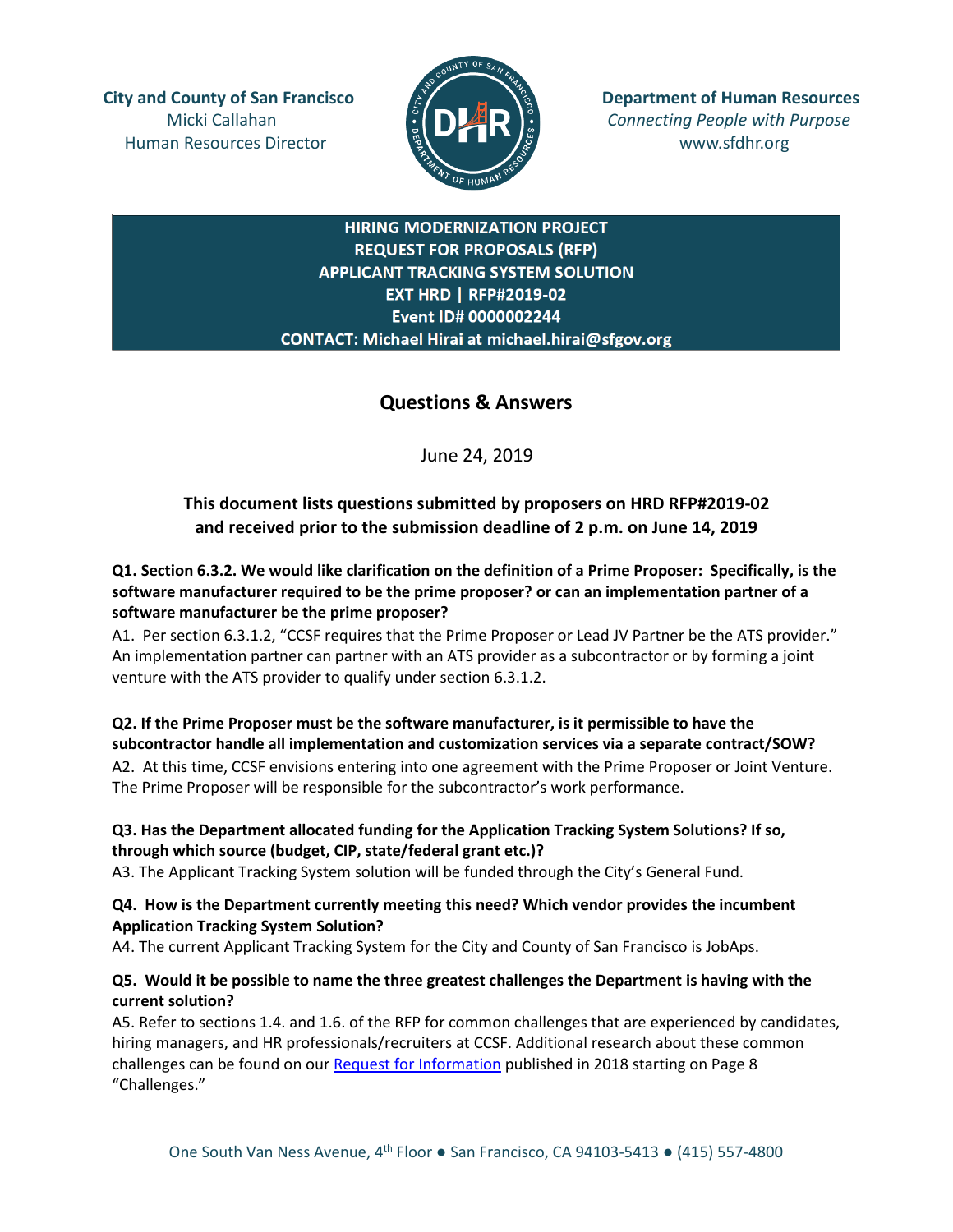#### **Q6. Which other systems will have to integrate or interface with the Application Tracking System Solutions, and can you provide incumbent vendors for each system?**

A6. Please find below the key sections of the RFP that speak to the importance of integrations and provide the relevant incumbent information:

- **Section 2.4. PeopleSoft Integration:** The Applicant Tracking System solution will need to integrate with CCSF's current Human Capital Management system (PeopleSoft 9.2).
- **Section 2.2.2.24 Creating and administering examinations (enhancements to modernize practices):** Ability to integrate with CCSF's existing exam providers (FastTest, Montage and National Testing Network: Public Safety Careers).
- **Section 2.3. Implementation Design:** CCSF is looking to implement a modular and extensible solution that easily allows products to speak to one another. Therefore, any implemented solution (whether an individual module or a broader platform implementation) must present an Ecosystem-friendly approach. Examples of modules that the Applicant Tracking System solution will need to integrate with in the future include but are not limited to assessments, auditing, and onboarding.

## **Q7. Which operating platform does the Department currently use? / Is desired for the Application Tracking System Solutions?**

A7. CCSF is seeking a cloud-based Applicant Tracking System solution that is functional and accessible across multiple browsers including the latest version of Chrome, Firefox, Safari, and Edge.

## **Q8. Who is the technical contact and/or project manager for the Application Tracking System Solutions?**

A8**.** Anne Marie Monroe is the project lead for the Hiring Modernization Team, which includes the Applicant Tracking System solution. However, all inquiries or other communications regarding this RFP should be directed to the RFP Contact, Michael Hirai at [michael.hirai@sfgov.org.](mailto:michael.hirai@sfgov.org) No other employees or officials of CCSF other than the RFP Contact should be contacted with regard to this RFP. Interested proposers can have a chance to meet the full Hiring Modernization Team at the Pre-Proposal conference on June 5th.

## **Q9. Does the Department anticipate any professional or consulting services may be needed to accomplish this effort? (i.e. project planning/oversight, PM, QA, IV&V, staff augmentation, implementation services etc.)? If so, what services does the Department desire and how do they anticipate procuring?**

A9**.** It is up to each Proposer to indicate their approach to project implementation and/or professional services needed (custom development, custom integrations) to extend their existing solution to meet CCSF's needs.

One of the Minimum Qualifications listed in Section 6.3.2. of the RFP is that the Proposer's Project Manager have experience working with agile development processes and investing in feedback cycles to improve products and processes in an iterative way. CCSF expects the Proposer to work closely with the Hiring Modernization Project team at CCSF. For that work, CCSF expects to adhere to the basic practices of agile software development.

## **Q10. As part of the Hiring Modernization Project, what other solutions/systems/modules and/or services will be acquired to complete this effort?**

A10. As part of CCSF's modular approach, CCSF plans to integrate with additional systems going forward. The implemented product will have integration points with PeopleSoft, and be extensible to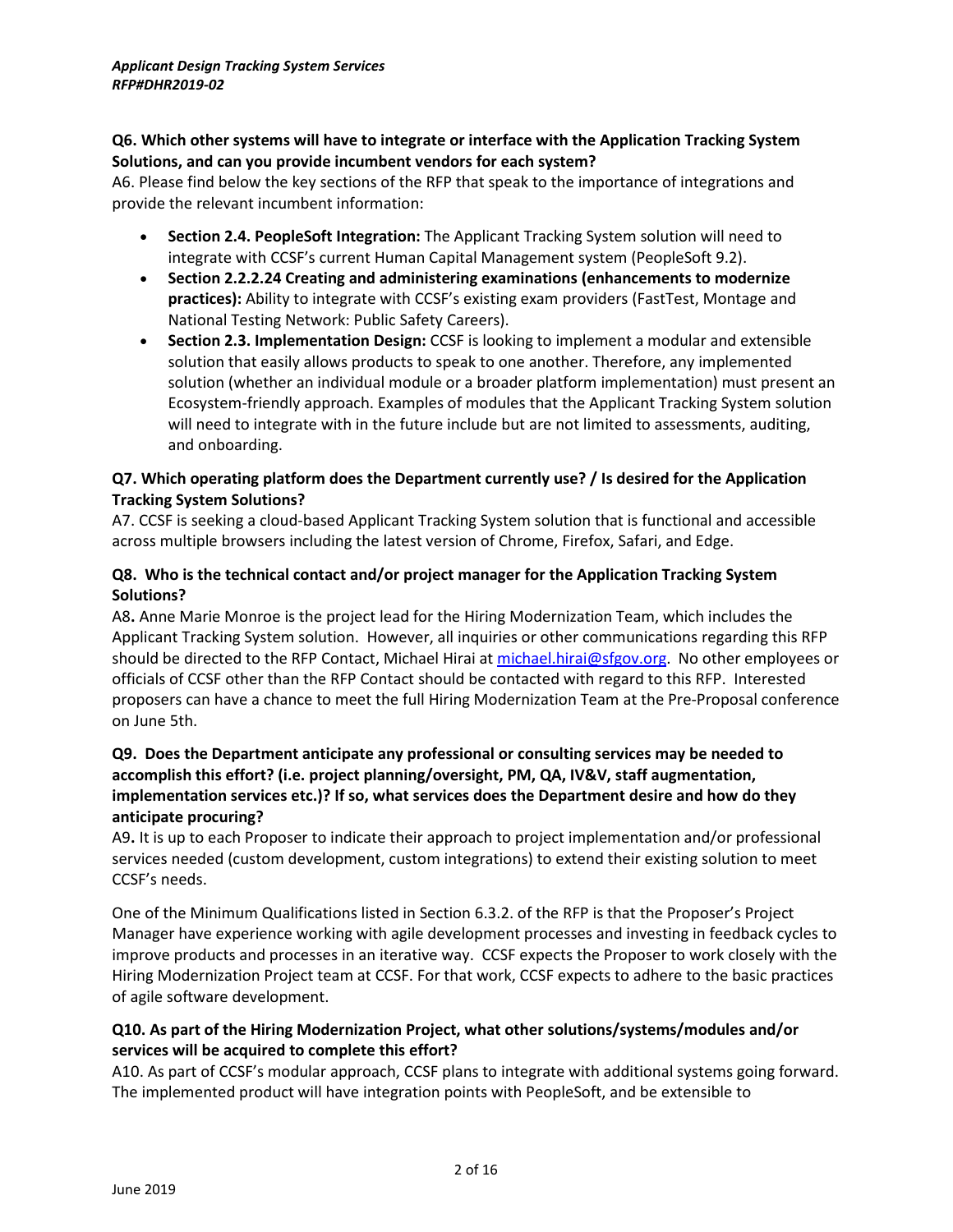appropriately add spokes that address other needs down the road such as handling assessments, auditing, and onboarding.

More broadly speaking, per Section 1.7. Hiring Modernization Project Overview, "though this RFP is specifically focused on seeking a cloud-based ATS solution, CCSF knows that hiring does not happen in isolation, and CCSF is constantly keeping the larger picture in mind. This means recognizing that in order for CCSF to successfully modernize its hiring practices, it needs to be thinking about HR holistically and plan for other areas that touch hiring such as onboarding, succession planning, performance reviews, learning and development, etc."

#### **Q11. How many people do the City and County of San Francisco anticipate hiring in one year?** A11. CCSF makes about 9,000 hires annually.

## **Q12. What is the estimated cost of the Application Tracking System Solutions project?**

A12. The cost of the Applicant Tracking System solution will not be known until vendors have submitted their Proposals and a contract has been finalized.

#### **Q13. What is the number of users anticipated for the Application Tracking System Solutions?**

A13. Users of the Applicant Tracking System solution will be candidates, hiring managers/individuals involved in the hiring process, and HR staff. Per year, about 66,000 candidates use the current system to submit job applications. We anticipate about 500 HR users and up to 2,000 - 3,000 hiring managers and/or individuals involved in the hiring process.

## **Q14. What is the estimated cost of the Hiring Modernization Project? Has funding been allocated for this effort? If so, through which source (budget, CIP, state/federal grant etc.)?**

**A14.** Funding is allocated to the project on a yearly basis through the City's General Fund. Funding for this project has been secured for fiscal year 2019-2020, and earmarked for 2020-2021. Because this project involves modular procurement, it is difficult to assign costs for the entire project when future systems and staff have not yet been determined.

## **Q15. A) Can you define Applicant Tracking System Provider? B) Is it possible for the ATS Provider (and therefore Prime Proposer) to be a licensed reseller of a commercially available ATS solution manufactured by another firm? The reseller provides the licensing for the ATS solution and primes all implementation and customization services. We've included an image below.**

| Prime Proposer - ATS Provider/Reseller/Implementation Lead |  |  |
|------------------------------------------------------------|--|--|
|                                                            |  |  |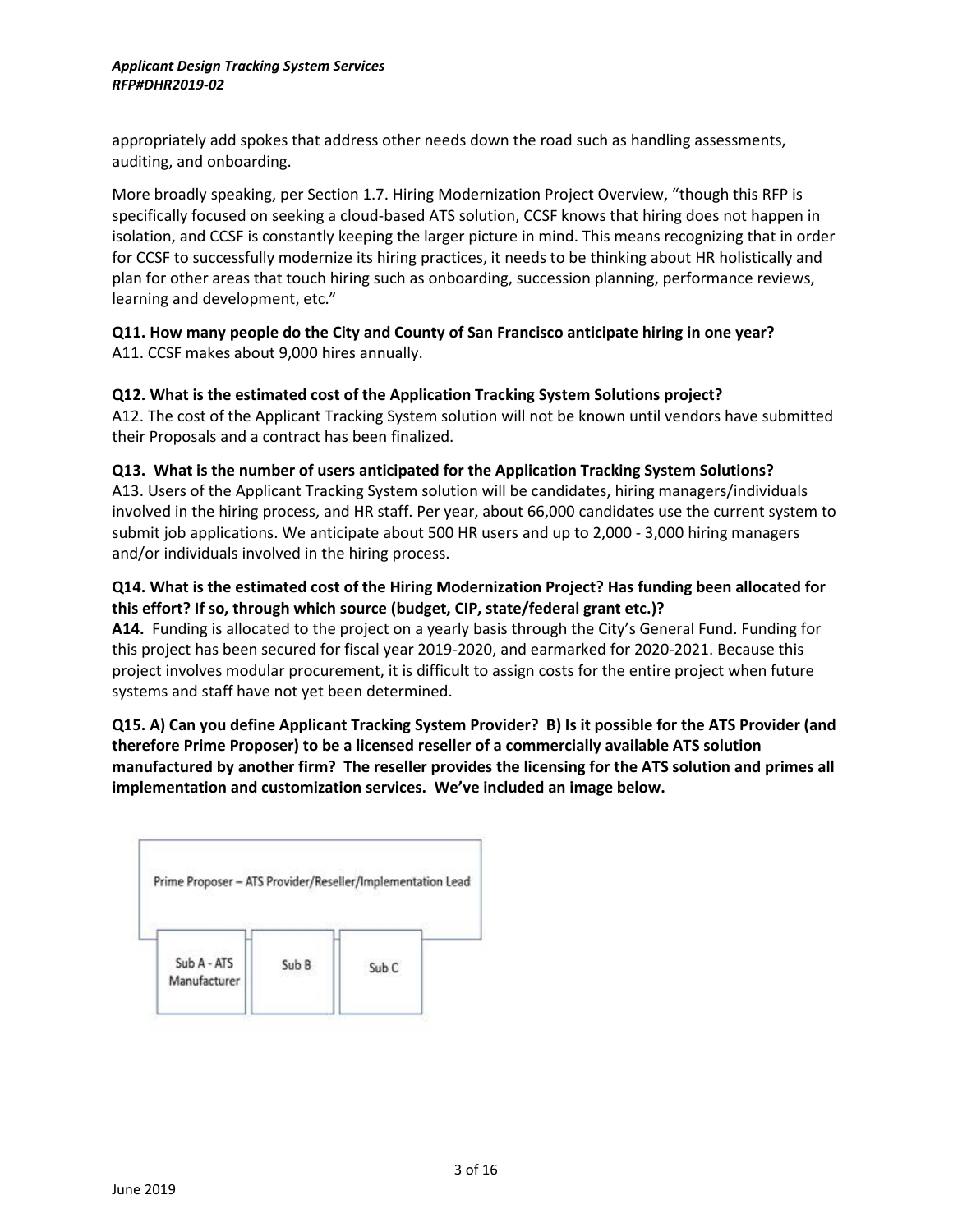A15**.** CCSF does not consider a licensed reseller of a commercially available Applicant Tracking System (ATS) solution to be the "ATS Provider" and therefore cannot be the Prime Proposer. CCSF envisions the ATS Provider to be an entity that:

- sells, leases, licenses, or otherwise provides the ATS; and
- has the authority & direct responsibility to make changes to the ATS; and
- provides & represents a direct relationship of the ATS to CCSF and its users

#### **Q16. One additional question I had was around your budget restrictions. Do you have a set budget range for the vendor of choice and would it be possible to provide that budget range?**

A16. At this time, a budget range for the vendor of choice has not been set; it will partially depend on the cost estimates received with the proposals. Please also refer to the answers to questions 3, 14, 75, & 78. Funding beyond FY 2019/2020 is yet officially allocated.

As a point of reference, the broader Hiring Modernization Project has been allocated \$2M for FY 2019/2020. This includes additional costs including internal staffing, but hopefully provides the vendor community with a better understanding as to how the team is thinking about budgets broadly speaking.

#### **Q17. Please provide the details of application and other tools used by CCSF to manage ATS Process as of now?**

A17. Our current Applicant Tracking System is JobAps. There are five integration points with PeopleSoft HCM as documented in RFP Section 2.4.

#### **Q18. What are number of offer letter templates currently in use?**

Q18. There are two types of offer letters issued by CCSF: conditional offer letter and final offer letter. There is a high-level template for each that the Department of Human Resources has provided to CCSF departments for their use; however, CCSF departments are allowed to modify them for the specific position being offered. As such, it is difficult to provide an exact count across CCSF.

#### **Q19. Please provide number of recruiters in each dept.?**

A19. CCSF currently has 427 HR staff who are involved in recruitment/hiring. These staff members have a different job classification from recruiters which is a much rarer, but emerging position at the City and County of San Francisco. There are currently six [recruiters](http://citidex.sfgov.org/cgi-bin/dhr/findClass.cgi?MyID=1250) at the City and County of San Francisco. The Department of Human Resources and Department of Public Health have two each. The SF International Airport and SF Department of Public Works each have one recruiter. This number is representative of individuals whose main job responsibility is to do recruiting. HR Professionals may also do outreach, however, as a part of their job duties.

#### **Q20. Do you currently have an ARPO (an external recruiting partner)? If yes, would the partner use the ATS system to hire for CCSF?**

A20. CCSF occasionally uses an external recruiting partner for executive-level positions, but they do not use the ATS (and we do not foresee them doing so in the future). Generally, the external recruiting partner collects application materials directly from candidates. At the end of the recruitment process, CCSF HR staff enters into the ATS any pertinent information regarding the selected candidate and the hire action.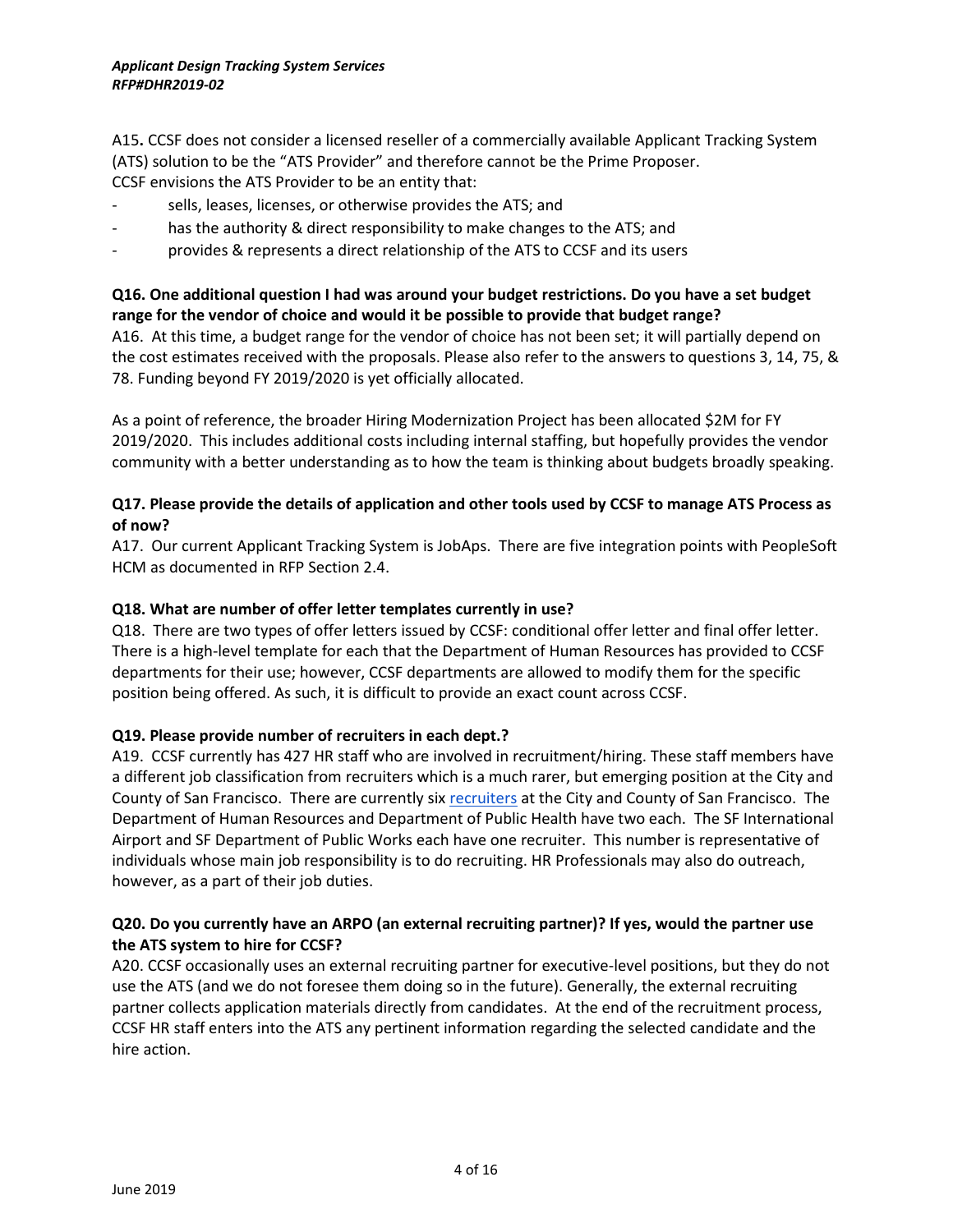#### **Q21. Please provide the List of Languages in scope.**

A21. The solution will only be used in English but will need to be accessible to people for whom English is not their native language. All vendors must meet a minimum requirement of having implemented a product that meets Gov Sec 508 and WCAG 2.0 or 2.1 guidelines as outlined in Section 6.3.2. Minimum Qualifications.

#### **Q22. Please provide the number of external service providers to be integrated for Background Checks**

A22. Currently CCSF administers background checks after conditional offer letters have been sent and accepted by the candidate. Because of this, background checks are considered part of the onboarding process and not part of this RFP specifically. CCSF completes all background checks through the Department of Justice (DOJ) and the Federal Bureau of Investigation (FBI). CCSF does not expect to integrate directly with DOJ/FBI for the time being.

#### **Q23. Is Recruitment Process Outsourcing followed? If yes, please provide details of the process you follow for RPO (Recruitment Process Outsourcing).**

A23. CCSF has an existing list of pre-approved vendors to be used for external recruitment services. A CCSF department may also issue a Request for Proposals in order to procure external recruitment services from a vendor not already on the pre-approved list. For additional information, please refer to the answer to question 20.

#### **Q24. We understand that onboarding is out of scope. Please confirm.**

A24. Onboarding is indeed out of scope.

#### **Q25. Please confirm there are 3 external exam providers (FastTest, Montage and National Testing Network: Public Safety Careers) that need to be integrated?**

A25. These are the three exam providers that we use today. Currently, there is no integration with them, which results in a lot of manual scheduling of candidates, pulling reports of scores, manual data entry of scores and human error potential. However, as indicated in the RFP, the system should be able to integrate with these three and potentially other exam providers to pull in exam scores [assuming the exam providers have well-documented/well-structured Application Programming Interfaces (APIs)].

#### **Q26. Are there any skill assessment providers (separate from exam providers) that need to be integrated?**

A26. There are no additional skills assessment providers (separate from exam providers) at this time that need to be integrated. However, we do expect our needs to continue to change in the future which is why we have expressed wanting to take an ecosystem-friendly approach to this initiative that would allow us to integrate with other skills assessment providers in the future.

**Q27. Please provide the approximate number of candidate application flows (ways of candidate application coming in) and candidate selection flows (ways of candidate getting selected) are in scope**  A27. Currently, there are three ways that a candidate application can come in: (1) The candidate applies to a publicly posted recruitment, (2) the candidate applies to a position posted for internal purposes (i.e., a transfer); and (3) candidate data is manually entered by an HR Professional (this process is often used for elected officials).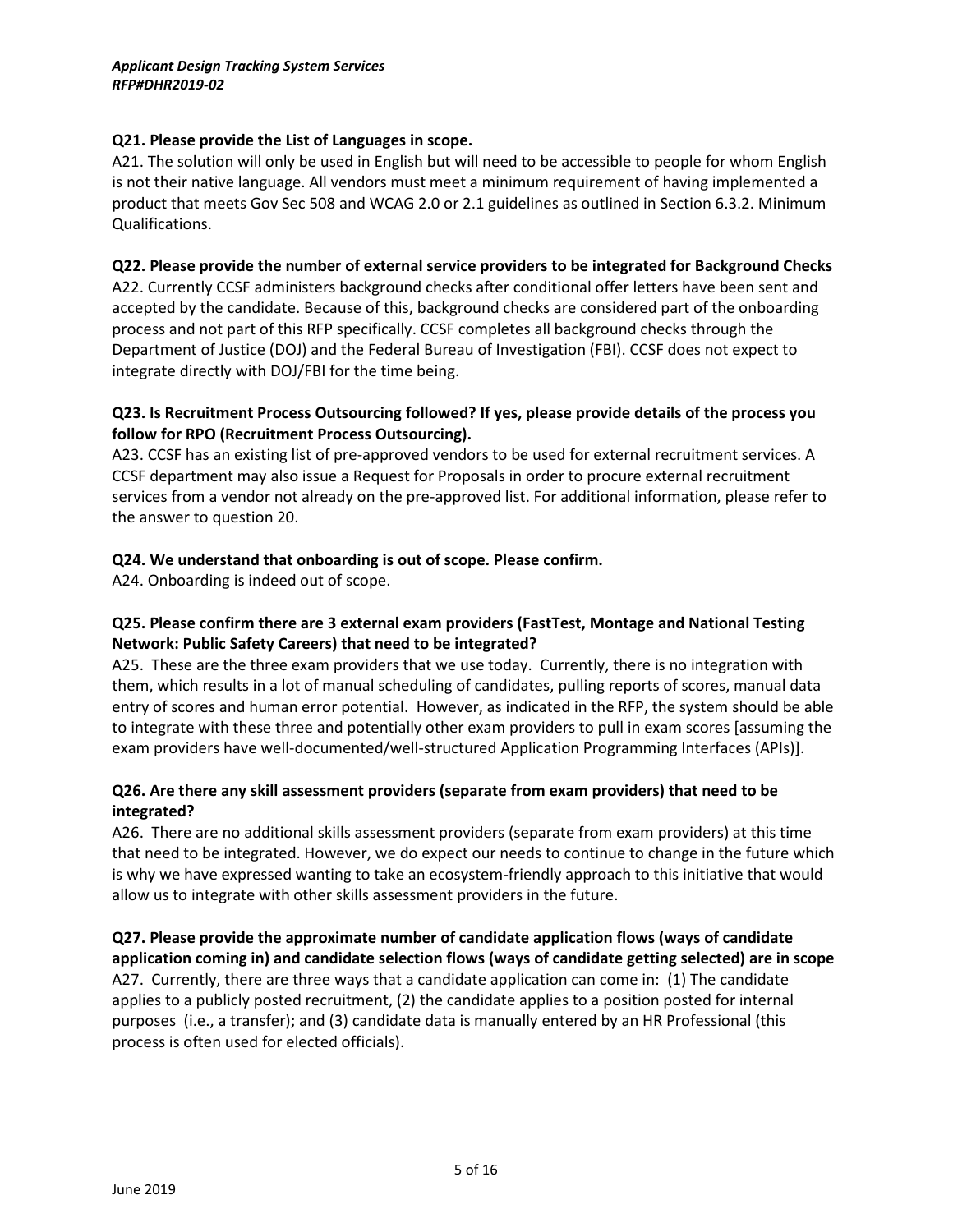Although there are many different "types" of hires, a candidate is selected through an examination and/or interview process. If an examination is required, which is the case for all permanent civil service positions, the process requires hires to be made from an eligible list. Please reference RFP Section 11 Background Information on Unique Government Processes for more information on the examination, eligible list and certification/referral processes.

#### **Q28. Does CCSF do seasonal hiring? If yes, when and at what volume?**

A28. CCSF does conduct seasonal hiring. Examples include summer workers at the Recreation & Parks Department and additional staff needed during election season. In 2018, there were 278 hires designated "Seasonal".

#### **Q29. Would the data for migration be extracted and provided by CCSF, or do you expect the ATS implementer to extract data from current system?**

A29. If needed, CCSF intends on working with the current ATS vendor to extract existing data and does not necessarily expect the ATS implementer to extract it from the current ATS system though expects all parties to work closely together to ensure the smoothest transition possible.

#### **Q30. Please confirm whether only active candidate data will be migrated?**

A30. There is additional data that will need to be migrated for business, legal, and/or civil service rulebased reasons. All the different types of data that will need to be migrated have not been defined and CCSF expects to work closely with the selected vendor to decide what can be reasonably migrated.

#### **Q31. Are resumes to be migrated to the new system ? If yes, please provide an approximate number of resumes to be migrated.**

A31. We expect to have resume data and will work closely with the selected vendor to determine whether it makes sense to migrate them into the new system.

#### **Q32. Are there any other unstructured data migration requirements?**

A32. In the current system users can upload other attachments and we expect to work closely with the vendor to determine whether it makes them to migrate them into the new system.

#### **Q33. What is the middleware tool used for integration at CCSF? Or Provider can suggest?**

A33. There currently isn't a middleware tool being used for integration and CCSF is open to Provider suggestions.

#### **Q34. How many integrations are envisioned or to be provided based on the process flow mentioned in the RFP document?**

A34. The RFP specifies some key integration points the most important of which is with PeopleSoft HCM as is documented in Section 2.4. PeopleSoft Integration.

Other integrations described in the RFP include (please note that some of these are under "elements to build a strong foundation" while others are "enhancements to modernize practices"):

• 2.2.1.9. Seamless integration with social media sites and job boards to increase visibility of job opportunities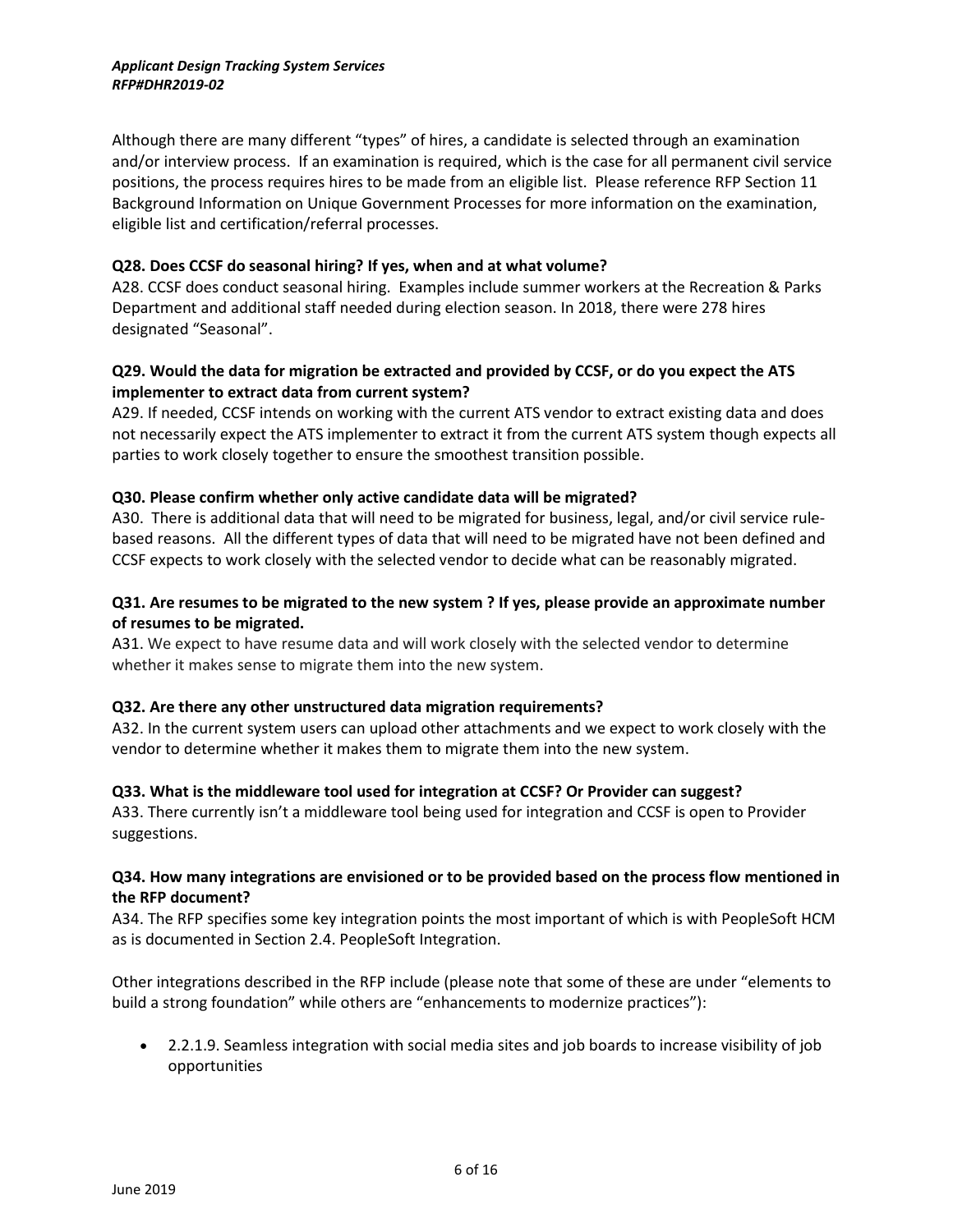- 2.2.2.5. Ability to integrate with exam providers and pull in exam scores from those providers, assuming the exam providers have well-documented/well-structured Application Programming Interfaces (APIs)
- 2.2.2.22. Ability to integrate with tools that verify minimum qualifications (e.g., education, experience, etc.)
- 2.2.2.24. Ability to integrate with CCSF's existing exam providers (FastTest, Montage and National Testing Network: Public Safety Careers) and to push/pull information to/from them
- 2.2.5.12. . Seamless calendar integration to assist with efficient and accurate scheduling of interviews and other meetings that might be required to complete the hiring process. CCSF currently uses Microsoft Office 365 for email and calendar.
- 2.2.7.1. Email integration to track all communication in one place and be able to easily access historical communication (CCSF uses Microsoft Office 365)

More broadly speaking, as is stated in Section 2.2.8.9., CCSF believes it can modernize current practices by having the "ability to plug into an Ecosystem of pre-built integrations to provide CCSF with an easy way to improve hiring processes and offer new features to Users."

Lastly, CCSF envisions needing to integrate with other tools and modules in the future and therefore wants to make sure the Applicant Tracking System solution can support that. And this aligns with the broader desired implementation design documented in Section 2.3 which states: "CCSF is looking to implement a modular and extensible solution that easily allows products to speak to one another. Therefore, any implemented solution (whether an individual module or a broader platform implementation) must present an Ecosystem-friendly approach." And the copy in that section goes on to specify what CCSF means by that.

## **Q35. How many external recruiting sites are to be integrated for each country? Which are those?**

A35. The applicant tracking system solution will be expected to integrate with any recruiting site that has well structured/well documented APIs. With the right structure, from a technical perspective, we do not expect to have to identify the exact number and names of external recruiting sites. Per section 2.3. Implementation Design: "CCSF is looking to implement a modular and extensible solution that easily allows products to speak to one another. Therefore, any implemented solution (whether an individual module or a broader platform implementation) must present an Ecosystem-friendly approach."

## **Q36. What is the expectation on Implementation timelines?**

A36. CCSF envisions going live with the ATS in Summer 2020. We understand that the ATS components responsible for the unique government hiring processes referred to in Section 2.2. of the RFP (i.e., 2.2.3"Creating a ranked list of eligible candidates" and 2.2.4 "Matching positions with eligible candidates") may require customization or custom development, and therefore may require additional time to implement. Full implementation of the ATS, including the aforementioned components, should be completed by Spring 2021.

## **Q37. Does CCSF prefer a phased implementation or a big bang go-live for all departments?**

A37. CCSF prefers a phased implementation plan. Per section 1.9 Agile Development and User Centered Design Principles: "CCSF will follow a frequent, iterative implementation cycle in accordance with agile best practices and user-centered design principles. The Proposer will work collaboratively with CCSF, and potentially other vendors, following an agile methodology. All parties will work in short, regular intervals (called "sprints"), each two to four weeks long depending on CCSF's preference."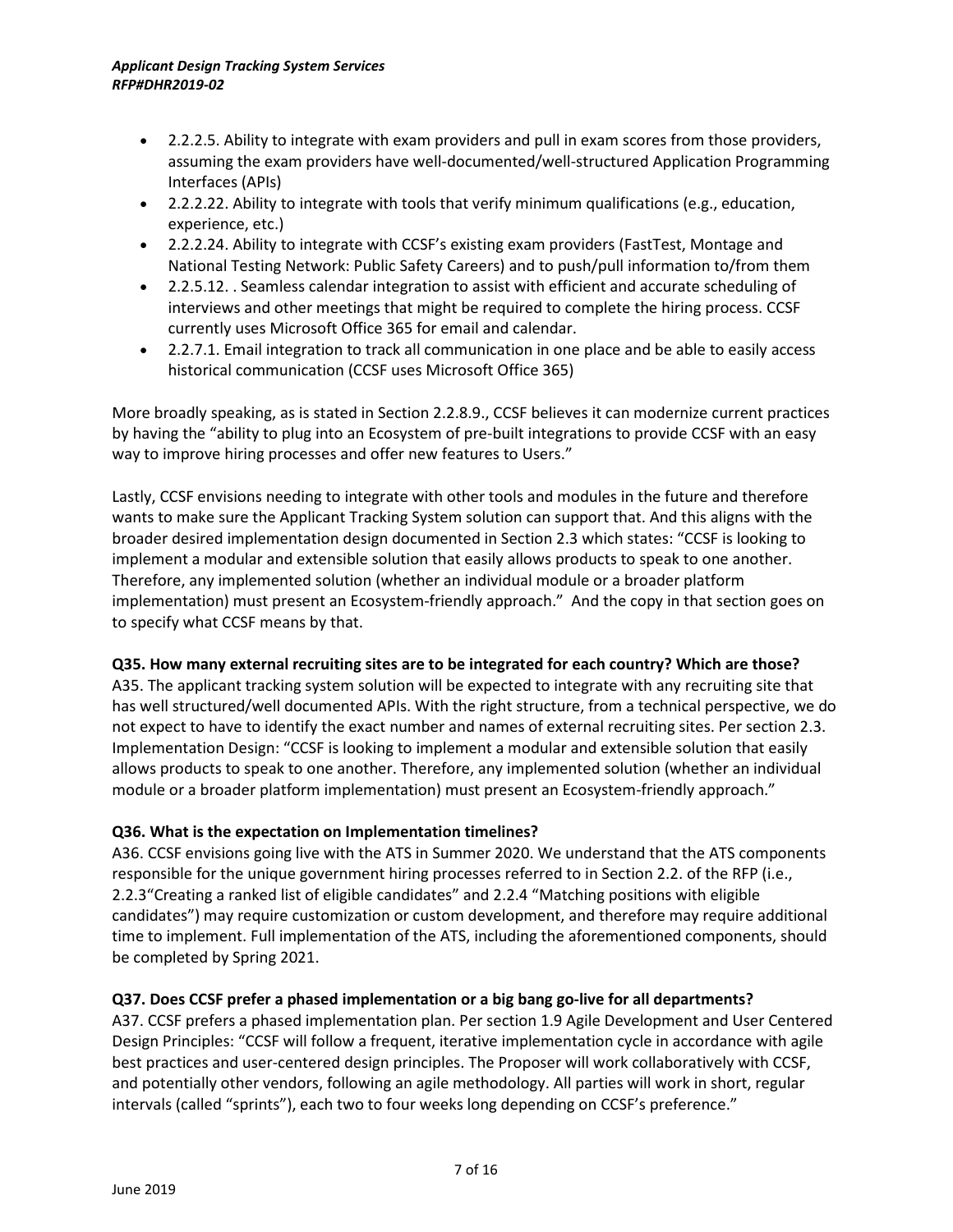#### **Q38. Are there any blackout periods when go-live cannot happen?**

A38. There are no foreseen blackout periods around go-live, but sufficient notice would need to be given to hiring departments about the go-live date so that recruitments can be planned around it.

#### **Q39. Please provide the number of users to be trained ? We assume that we leverage Train the Trainer approach and end user training to be done by CCSF Key users?**

A39. CCSF would definitely like to leverage the "Train the Trainer" approach, but CCSF also values the vendor interacting directly with the core users of the system. We envision this to happen through user testing sessions as well as training sessions and could involve participation from a combination of HR professionals, candidates, and hiring managers. The "train the trainer" approach will be most useful to train current staff (HR professionals and hiring managers) and CCSF expects to leverage the existing 65 power users to ensure everyone is making the most of the new ATS solution.

#### **Q40. Is post go-live support expected to be provided from onsite or we can have support from offshore?**

A40. Post go-live support does not necessarily have to be provided onsite. The key is that support is provided in a way that meets users' needs.

#### **Q41. Can we leverage ticketing tools used by CCSF or can provider recommend?**

A41. Provider can indeed recommend a ticketing tool. There are tools used throughout CCSF but the Hiring Modernization Project team is open to discuss the best option with the Provider.

#### **Q42. Does the San Francisco Sunshine Ordinance offer any protections for a vendor's confidential and proprietary intellectual property, which may cause irreparable competitive damage if released to other vendors?**

A42. San Francisco Sunshine Ordinance does not offer protections for a vendor's confidential or proprietary intellectual property. Please exclude confidential or proprietary information in all documents.

#### **Q43. Requirement 2.2.2.10 and section 11.1.2 of the RFP refer to scanning and scoring exam answer sheets.**

- **a. What brand and model of answer sheet scanning devices does the City/County use, and how is communication with the device(s) handled today?**
- **b. Does the that communicates with the scanning device have the capability to output the answer sheet data to a file or web service?**
- **c. If so, What is the structure of the data that is loaded into the existing system (file format, data layout)?**

A43. Today, the creation, scanning, and scoring of exam answer sheets are completed and housed through the City's current applicant tracking system (JobAps). The answer sheets and answer key are scanned with a generic scanner at the Department of Human Resources (in other words there is not one make/model needed). A TIF file is created upon scanning. That TIF file is uploaded into the current applicant tracking system (manually), where it is then converted to a CSV file. The system then generates a score for each candidate tested.

Please note that moving forward the goal is for the ATS solution to provide CCSF with the ability to scan and score in-person exam answer sheets and import the scores. CCSF is open to vendors providing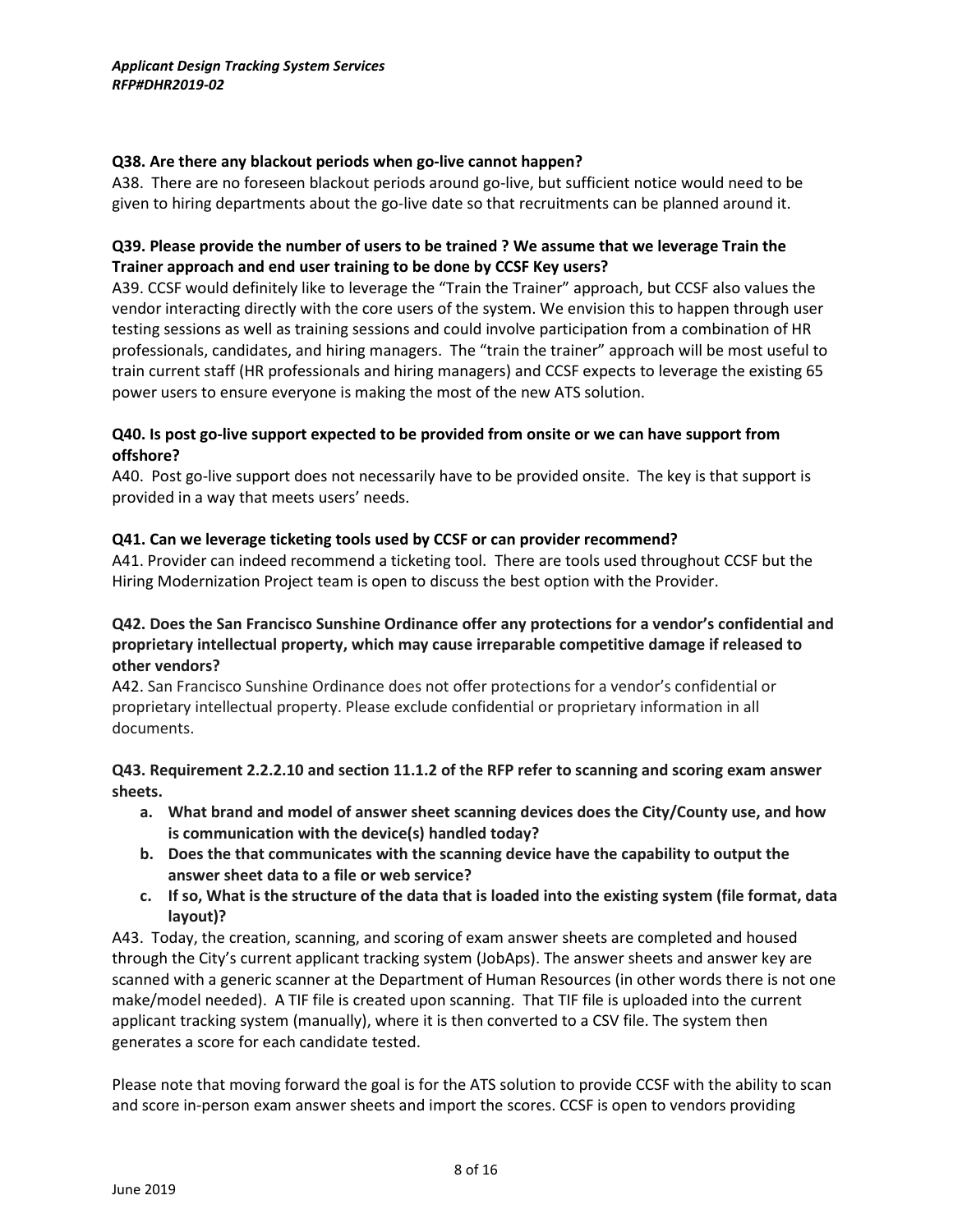alternative solutions to meet this need (and/or partnering with other vendors that provide these capabilities).

#### **Q44. Regarding legacy data migration: does the current vendor offer capabilities to extract all data required by CCSF with a comprehensive data dictionary?**

A44. The current vendor does offer capabilities to extract data required by CCSF. At this time there is not an existing comprehensive data dictionary, but CCSF expects to work closely with vendors to put one together moving forward.

**Q45. Requirement 2.2.2.11 describes the capability to share anonymized exams with raters. Please characterize the types of exams you are referring to. Are they essay exams, short answer exams?** A45. Any examination that requires raters to review a candidate's response and provide a rating should be anonymized. The rater should not know the name of the candidate that they are reviewing. Of the exams referenced in Section 11.1.1. of the RFP, this includes behavioral consistency questionnaires, oral, performance, and written essay exams.

#### **Q46. In order to give the City the best response to the RFP, we request a two week extension to the due date. We feel this two week extension will allow for a more complete proposal and hence better next steps in the procurement process.**

A46. We regret that we cannot grant an extension to the July 3 due date. CCSF must conduct interviews during the week of August 12, which unfortunately leaves no opportunity to amend the evaluation schedule that has already been set for the rating panel.

#### **Q47. It appears that document HRD-RFP\_2019-02\_TemplateE1.xlsx does not contain requirements from section 2.2.3 and 2.2.4 in the main RFP document. Was that intentional?**

A47. Yes, sections 2.2.3 Creating a Ranked List of Eligible Candidates and 2.2.4 Matching Positions with Eligible Candidates are two parts of the hiring process we know are unique to government and CCSF specifically. Because of this CCSF does not expect all vendors to meet these requirements "out-of-thebox" and are therefore not evaluated through the "Core Competencies" section of the evaluation. Other sections of the evaluation criteria (predominantly section 6.4.5 Creativity and Problem Solving) assess vendors on their ability to think creatively to extend their ATS to meet these complex requirements over the coming years.

#### **Q48. 2.2.2.11. Ability to share anonymized exams with raters, and then be able to add the results back to the applicant's profile. Should we assume that "Anonymized exams" means the rater does not know the identity of the candidate, but it might mean that the recruiter does not know the identity of the rater.**

A48. "Anonymized exams" means the rater does not know the identity of the candidate.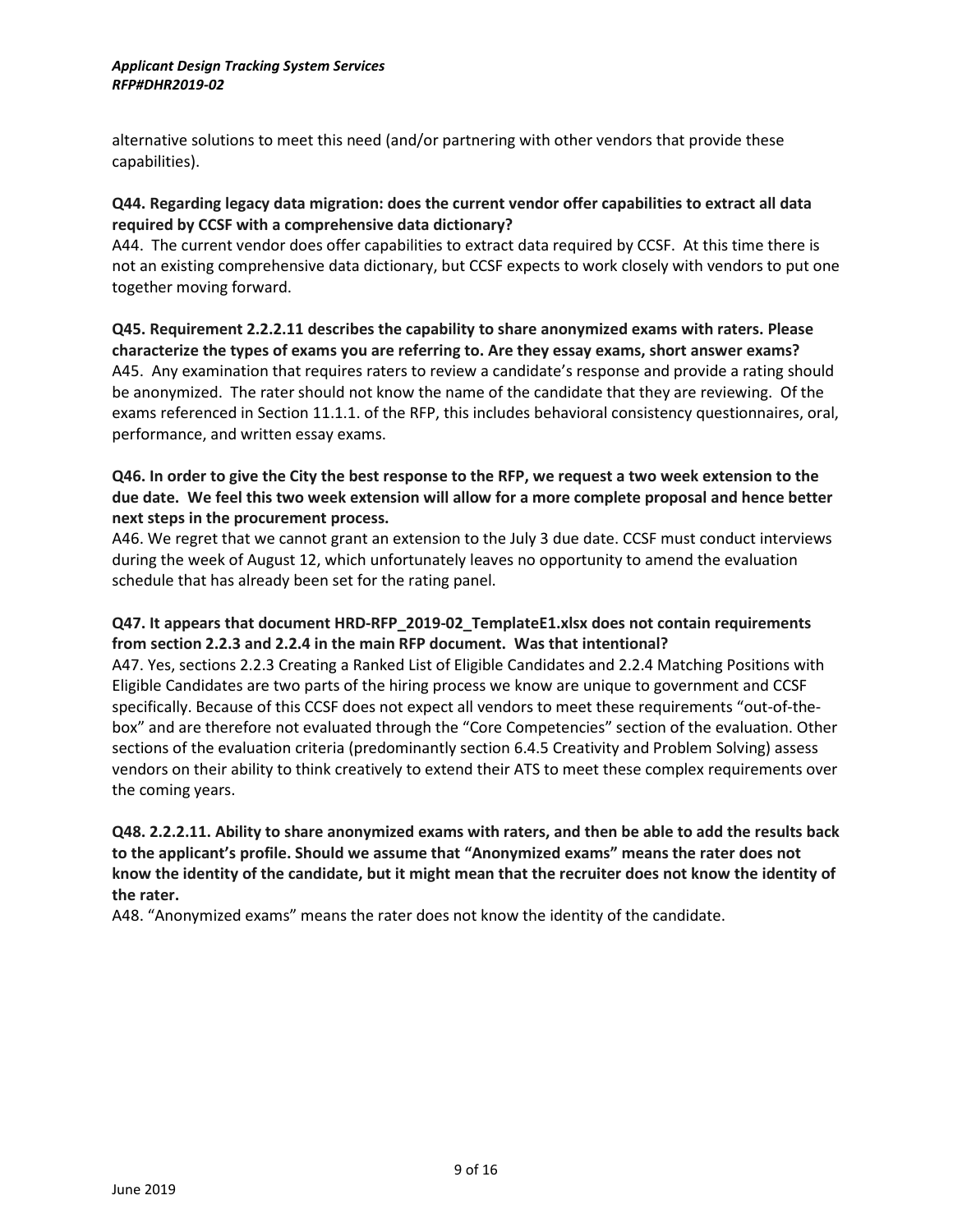# **QUESTIONS & ANSWERS FROM THE PRE-PROPOSAL CONFERENCE (JUNE 5, 2019)**

*Questions are from in-person and remote attendees*

#### **Q49. It was mentioned that HR Managers had issues with accessing today's Applicant Tracking System (ATS). Can you provide more detail?**

A49. Most hiring managers do not have access to our current ATS. One reason is due to confidentiality of the process. Hiring managers should get access to know certain information such as the status of the recruitment, but they shouldn't know who applied and the results of any specific candidate: did they pass the examination, did they make it onto the eligible list, where are they ranked on the eligible list, etc. We want to make sure hiring managers are able to see the progress of the overall recruitment, but not necessarily give them full exposure to all of the data.

Additionally, hiring managers are approaching the hiring process very differently than an HR Professional does. Currently, if hiring managers were given access to the ATS, there would be a lot of language and phrases used that they wouldn't understand. There will need to be some translation into how hiring managers think about the hiring process, what language is most familiar to them, and what would be most useful for them in terms of taking action so that they can use the system in the most effective manner.

#### **Q50. [Follow-up] So if they don't have direct access, how do hiring managers interact with the process right now? Is it through a form or is it though emails or phone calls?**

A50. Hiring Managers are usually in close contact with the HR Professional responsible for that recruitment, and they may interact through email or a series of forms. Depending on how that department handles recruitment processes, the HR Professional might be very proactive in giving hiring managers detailed steps along the way, such as regular updates via email or phone. That doesn't always happen though; we mentioned earlier [in the presentation] that a pain point many hiring managers here in the City have is that recruitments fall into a "black box" and they don't know where the recruitment stands once the job announcement is posted. We understand that's not entirely a system issue, it's also a process issue. We're hoping to improve and change the way our HR Professionals engage hiring managers, involving them more because we feel it's important for hiring managers to know what's going on with their recruitment.

#### **Q51: Can we get the list of vendors here so that we can see who we can partner with, if needed?**

A51: The names of all the vendors that responded to sign up for the pre-proposal conference are listed on the first page of the Pre-Proposal Conference Summary.

#### **Q52: Can I have the contact of the person to send additional questions?**

A52: The RFP Contact is Michael Hirai at [michael.hirai@sfgov.org.](mailto:michael.hirai@sfgov.org)

#### **Q53: What is the URL to see the answers online?**

A53: The RFP and its attachments, including questions and answers submitted, is located on the SF City Partner site at [sfcitypartner.sfgov.org.](https://sfcitypartner.sfgov.org/)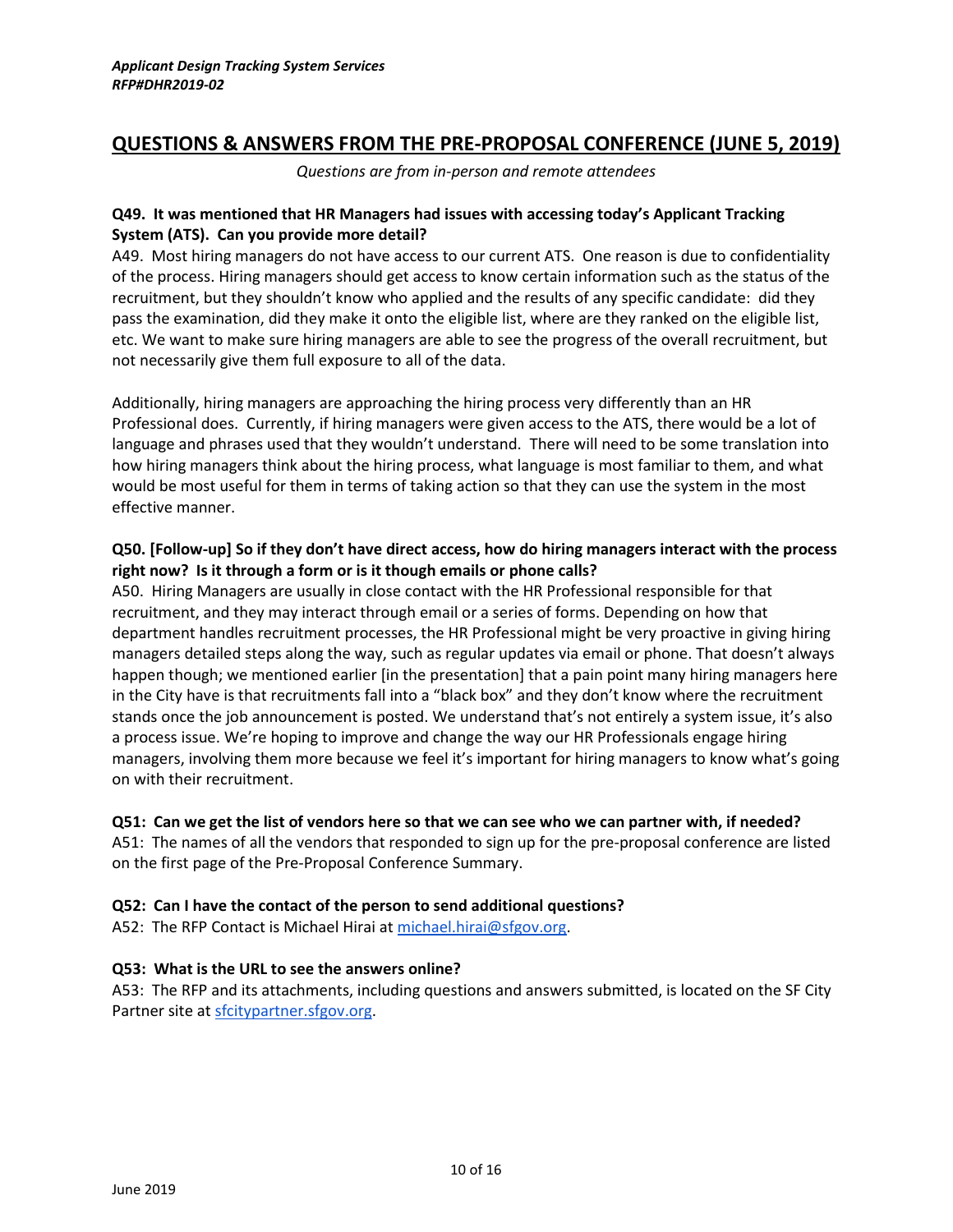# **Q54: In terms of the HRIS integration, do you have a team on-site that will be creating this**

# **integration? What are your expectations from the vendor for the physical creation of that**

#### **integration?**

A54: Currently there are five points in the process where PeopleSoft and the current Applicant Tracking System integrate, and those are all fully documented in the RFP. As we think about the integration with PeopleSoft moving forward, we've laid out three different options for how one could integrate with PeopleSoft in the future. Part of the RFP evaluation criteria is asking the respondents to tell us why they would choose one of those three different strategies and what that would look like: What is your integration strategy specifically with PeopleSoft?

## **Q55: What is the ideal timeline (given average of 2 months right now)?**

A55: Depending on how contract negotiations go, we are hoping to begin working with a vendor or a group of vendors starting in October. What the timeline looks after that is tricky because it will be a balance between rolling this out in an iterative manner and really delivering impact to our partners. We want to deliver quickly to our users (to be able to deliver value and deliver impact as soon as possible), but we also recognize that we don't want to do a "Big Bang" reveal of a new solution overnight because that can be risky. Having to find that balance is something we've shared both with the vendors and our internal stakeholders.

## **Q56: How many hiring managers, HR managers and job openings do you have on an annual basis collaboratively inside CCSF?**

A56: It's difficult to determine an exact count of how many hiring managers there are in CCSF, but our estimate is that there are at least 1500; however, we anticipate that future users of the system will include individuals involved in the hiring process which means potentially 2,000 - 3,000 (including hiring managers). We currently have 427 HR staff who are involved in recruitment/hiring. As for job openings, we make approximately 9,000 hires per year.

## **Q57: [Follow-up] Are hiring managers working with others collaboratively when receiving job applications?**

A57: There is a Human Resources analyst responsible for each recruitment, whether it's a permanent civil service recruitment which requires an exam process or what we call an exempt recruitment which does not require candidates to go through an exam and eligible list process to be hired. The Human Resources analyst will receive and screen each application based on the minimum qualifications that are stated on the job announcement. If the HR analyst has a question about a candidate's qualifications, they may consult with someone who's considered to be a subject matter expert who could provide feedback on whether or not that applicant meets the minimum qualifications. It's quite common that the hiring manager only sees applications at the time of interview.

## **Q58: Do we know the current applicant tracking system used?**

A58: The current Applicant Tracking System for the City and County of San Francisco is JobAps.

#### **Q59: When was the last time job classifications were renewed/updated?**

A59: CCSF has over 1100 job classifications. They are updated on an as-needed basis. It's not a process where we take a look every five years, go through all of them and then update them. Instead, typically when a Human Resources analyst is in the process of conducting an exam for a position, they perform a job analysis with subject matter experts in order to learn about skills needed for the position and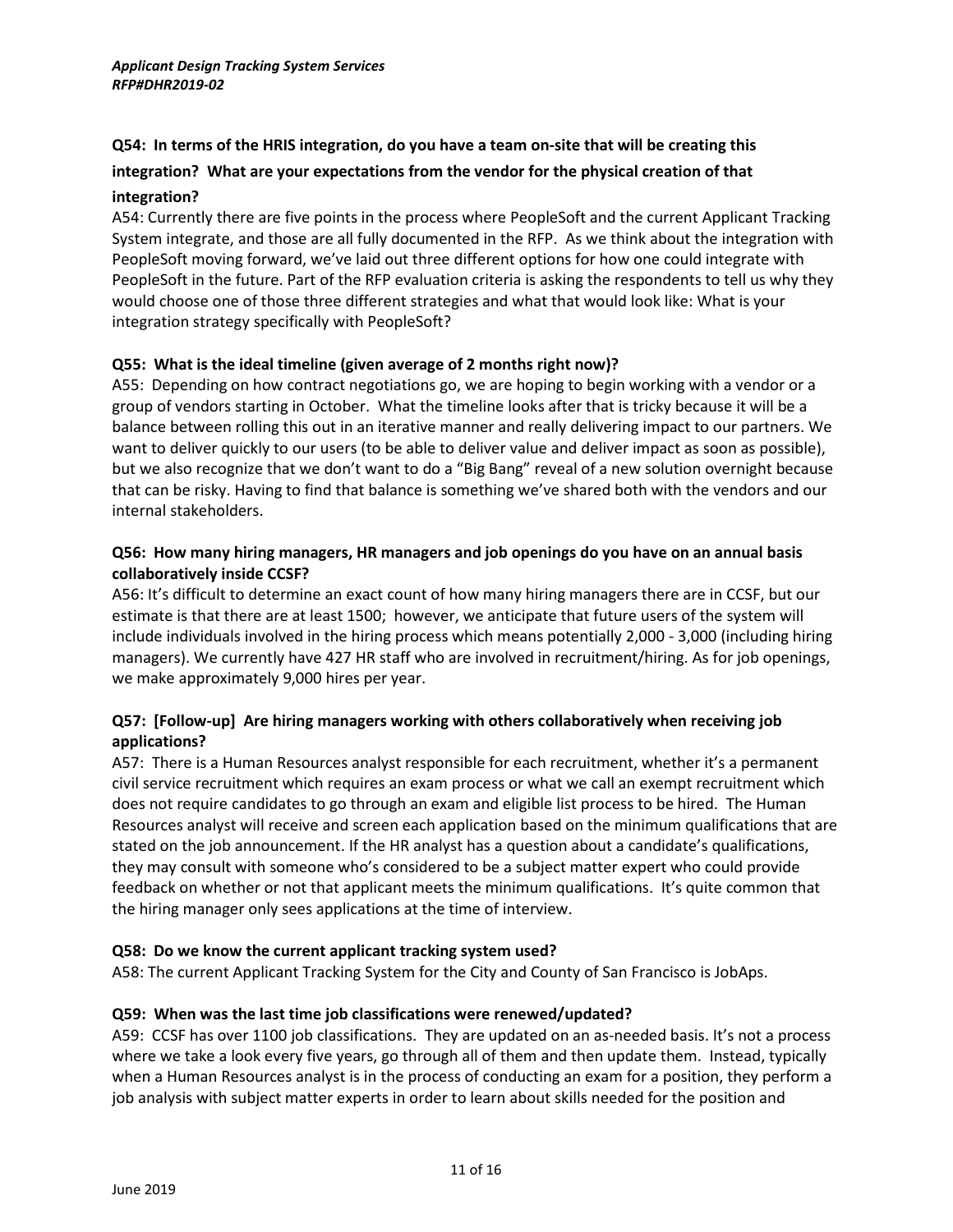develop the exam criteria. Every once in awhile, the job analysis results show that the job specification is outdated or the minimum qualifications are no longer sufficient (e.g., we may need to lower or raise them). At that point there's a separate process for the job classifications to be updated. Many of our job classifications haven't been updated in decades but generally a lot of them have been updated in the last several years.

## **Q60: [Follow-up] What percentage would you say, of the 1100, are those that have not been touched in many, many years?**

A60: Our estimate is that it's around 5% or less.

## **Q61: [Follow-up] As part of this project, will part of this project involve going through our job classifications and updating them?**

A61: In terms of implementing an Applicant Tracking System solution, that may not be part of the process. We would like to have all of the CCSF's job classifications be accessible through the applicant tracking system or somehow stored there, so that HR Professionals when they are creating a job announcement can just go to the job specification and copy it or use it as a base to create their job announcements. We would like to have something like that but there wouldn't be an effort at this time as part of the Applicant Tracking System procurement to do a classification overhaul.

We are definitely aware of how big a role job classifications play in the hiring process. It is referenced as one of the hiring modules in RFP Section 2.2. Overview of Services. We want to take a more modular procurement approach to this project, so rather than procuring something that would cover all of these modules we're really focusing on the ATS side of things with this RFP and the job classifications will potentially get tackled later.

## **Q62: Will you have a dedicated team for the implementation?**

A62: The Hiring Modernization Project team [Anne Marie Monroe, David Huebner, Monique Baena-Tan, William (Bill) Miles II] are the dedicated team for managing the implementation process for this project. They all bring different perspectives to the table: Anne Marie and Bill have been in Human Resources here at the Department of Human Resources for several years. David and Monique have a background in bringing digital services to government, focusing on HR specifically and bringing technology to Human Resources practices with a data-driven approach.

We do plan on adding a [CCSF job classification] Senior Business Analyst to help with the implementation process of not just the Applicant Tracking System but also future systems that we hope to acquire. As discussed in the RFP, the CCSF's HRIS is PeopleSoft and administered by the Controller's Office. We expect that the Controller's Office may assemble a team of their own, if necessary, to partner with us and the selected vendor(s) on the implementation of this applicant tracking system solution and future systems we acquire.

## **Q63: Do you have system integrators on-site for PeopleSoft? Or is the expectation that the vendor will do it?**

A63: There is a team within the City's Controller's Office who's planning on being part of this project that will be helping with the integration, depending on what the selected vendor proposes as the solution for that integration. One of the potential things that we have put forward is to integrate with a third-party integration platform. That type of integration will look different than one that just builds on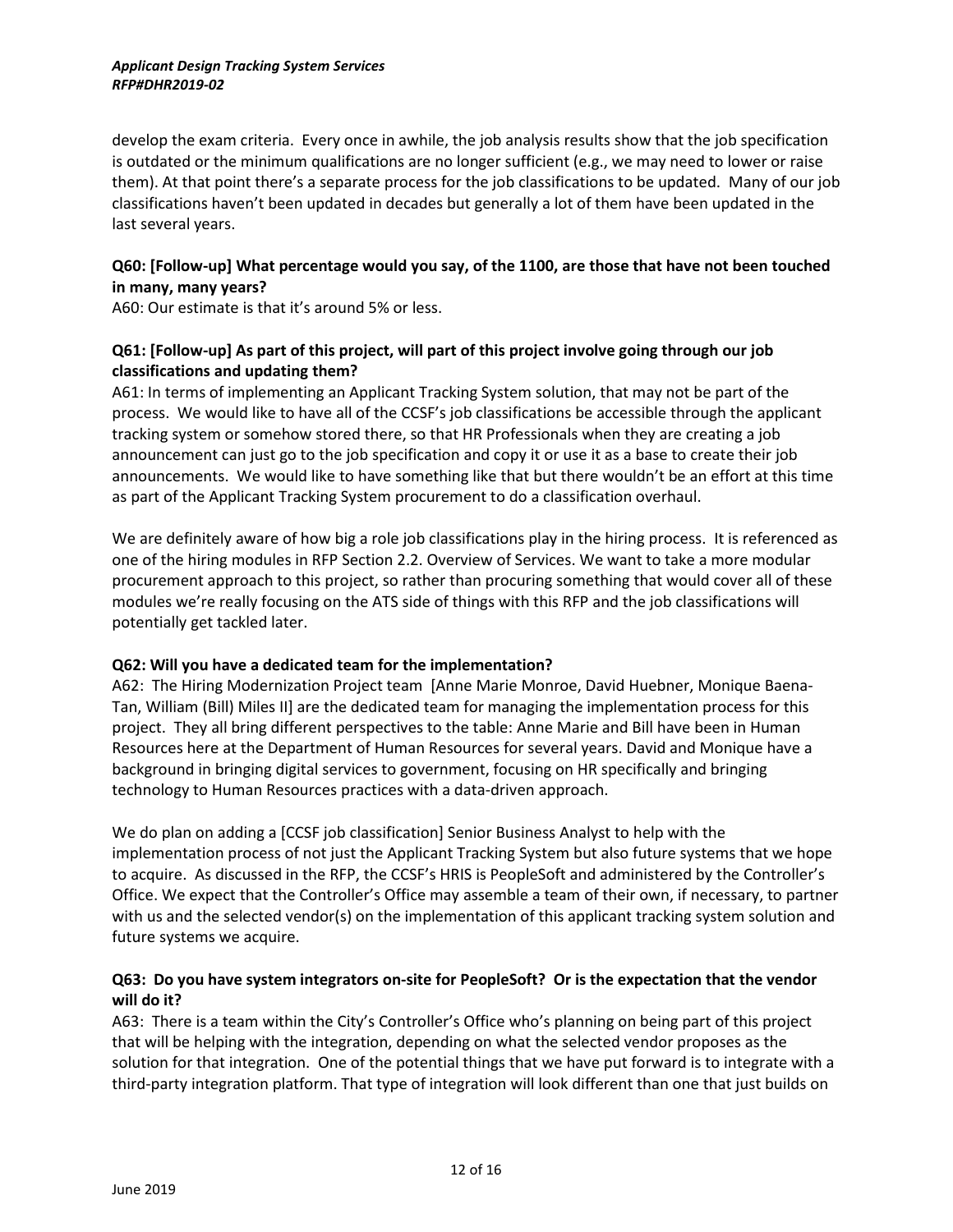the existing five integration points that exist today or if a Proposer decides to build out an API layer or a hub which is another one of the alternatives that we propose.

#### **Q64: Has your team implemented a similar type of software in the past three years?**

A64: To this scale, no, but the City's Controller's Office has experience integrating with various systems at a very large scale, such as financial systems. The project's consultants have experience pulling together different pieces of technology in the HR space, but not to the size of 35,000 people.

#### **Q65: Right now it's 150,000 applicants, 9000 hires = ~6%. What's that percentage in 3 years?**

A65: We do not know the exact percentage of hires versus candidates to expect in the next 3 years. However, our analysis indicates that a large number (30%) of City employees will be eligible to retire over the next ten years.

#### **Q66: How many job postings remain open in the system / unfulfilled?**

A66: Our job website typically has over 175 recruitments posted publicly on a weekly basis. The second question about how many are unfilled, we have some classifications that are definitely difficult to fill such as managers who require a specific skill set. Some positions have high turnover such as our bus operators and dispatchers, which are very stressful jobs. Another example is our trades - Power House Operator is a very special skillset and there aren't many people so we have a little difficulty closing those in a timely period. There are also jobs within a class with special requirements such as bilingual or other specialized skills.

#### **Q67: Where do you advertise jobs today? Do you source passive candidates?**

A67: For positions that have low minimum qualifications, all we do at this point in time is post on our Applicant Tracking System and let candidates come in. These recruitments get hundreds of applications so we don't need to go out for some of those classes and get additional candidates. Our website also gets scraped from a number of sources. For example, currently Indeed takes jobs from our site and posts on their own page. If we know that a position is difficult-to-fill or we notice that the recruitment is not getting enough candidates, then we use Craigslist, CalOpps, or trade-specific sites or schools to try to obtain additional candidates. In the future, we do hope to have the system tell us which ones are not getting enough candidates so that we enable more targeted outreach.

#### **Q68: [Follow-up] Do we have any employee referral program?**

A68: To date, we do not.

#### **Q69: For the unique CCSF processes, are those run on your current Applicant Tracking System today or is most or all of that happening outside the system?**

A69: The processes of "Creating a ranked list of eligible candidates" and "Matching positions with eligible candidates" (refer to section 2.2 of the RFP) are both run in our Applicant Tracking System today. Most HR Professionals are administering exams with many applicants and multiple exam components, therefore they utilize the exam scoring feature built into our current ATS. The ATS calculates the score, standardizes them, and then creates a report which is essentially for the eligible list of candidates in ranked order. At this time the cert/referral process is also done within the ATS. Those two pieces (exam scoring and cert/referral) are customized parts of our current ATS.

Although, parts of these processes occur in the Applicant Tracking System, they still involve a lot of manual work that happens outside the system as well. In the RFP, we do talk about wanting to move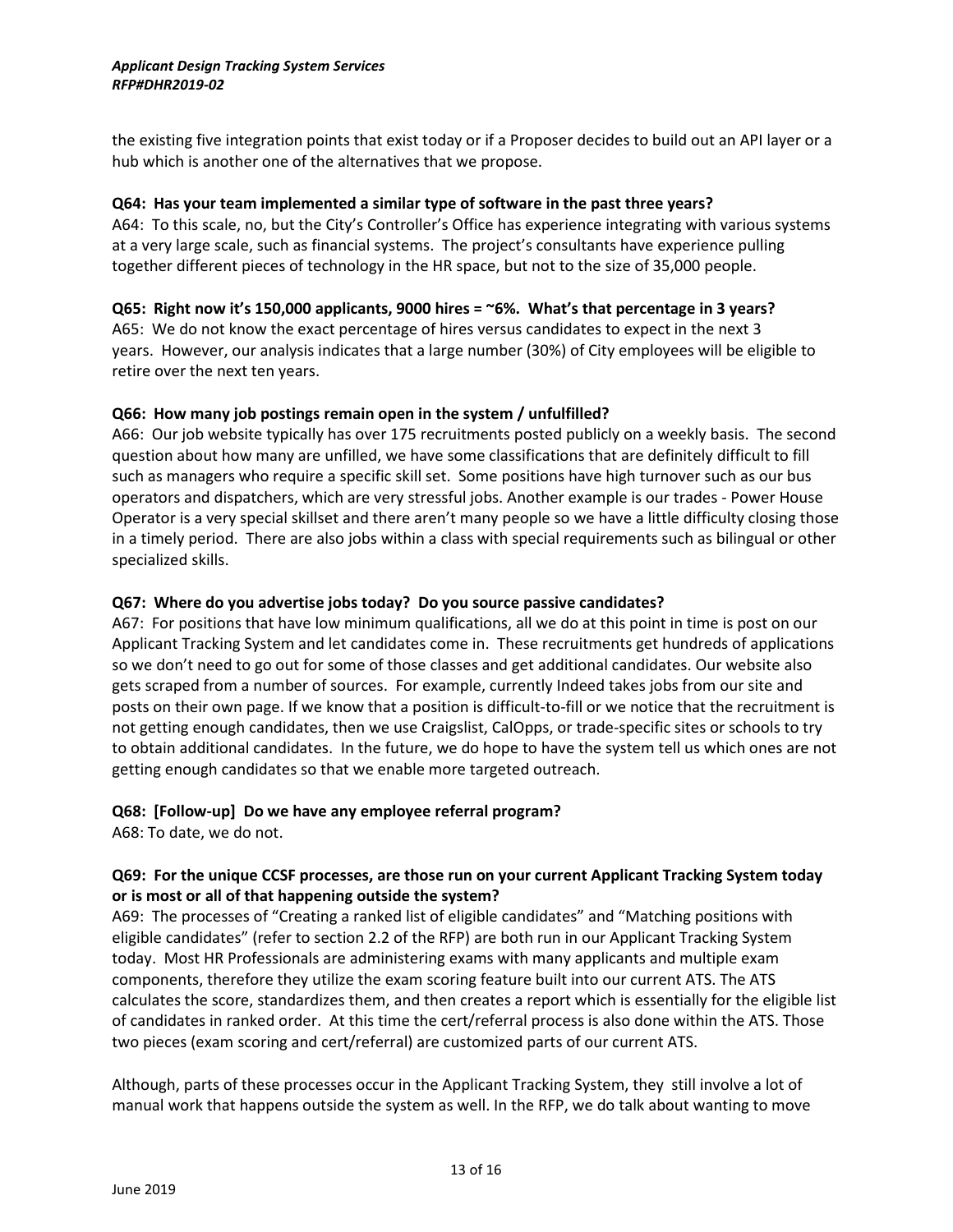towards a world where some of these pieces are automated because we know that what we are dealing with here is dynamic supply and demand.

#### **Q70: How are assessments administered, via the computer or manually?**

A70: Both. Some assessments such an oral and performance exams require raters to give evaluations in person. For other assessments, such as a Behavioral Consistency Questionnaire, raters are sent the questions and candidates answers they evaluate them. That could be done over the computer or manually, depending on the format of the questionnaire. In the RFP, there is language about multiplechoice exams given through a computer environment, some remotely and some in person. We also have in-person multiple-choice examinations for larger groups where answers sheets are bubbled and filtered through a machine to obtain the candidate's score. More detailed information on each assessment can be found in RFP Section 11.

#### **Q71: If hiring managers are considered "casual users," how many "power users" does CCSF have?**

A71: At our most recent count, we have 427 administrative users ["power users"], majority of whom are HR analysts and clerks. At this time, hiring managers (who are not in Human Resources) either don't use the system or don't have access to the system.

#### **Q72: What do advanced resources on your end look like? Is there an internal team of developers or internal team for change management?**

A72: There are individuals from the Controller's Office that would help with various integration work that would need to happen with regards to PeopleSoft and we are hiring at the Department of Human Resources to add to this team specifically. With regards to change management, that is something that we as a team are leading and something we recognize is an essential part of this project. We know that this is going to be a big change for people: we're changing their systems, we're changing their processes, and we're hopefully changing some rules. We know that it's going to take time and we know that there's going to be pushback and one of the ways we've already tried to address this is by having a very open, collaborative process from the beginning so all the work and all the research we've done from two years ago until now has been trying to engage people as much as possible, trying to understand what their challenges are, where it is that they are coming from, and how can we make their lives easier, which will really help with change management in the long run.

#### **Q73: Is automation/mobile ATS expected?**

A73: We do expect aspects of the system to be accessible through a mobile device. One of the things we talk about in RFP Section 1.4. is that the ways people search and find jobs has changed and the way that we collaborate has changed, so a hiring manager might want to give feedback on the people that they interviewed and they may want to do that on their phone while they are sitting on the bus or the train. Similarly, we know candidates might be searching for jobs on their phones for various different reasons and so we want that to be accessible to them for sure.

For the automation part of this question, absolutely we do want to move towards a world where we have more parts of our hiring process automated. We know that's not something we're going to be able to do overnight. Due to the complexity of the hiring process and different factors to take into consideration, automation will need to be unpacked and iterated on.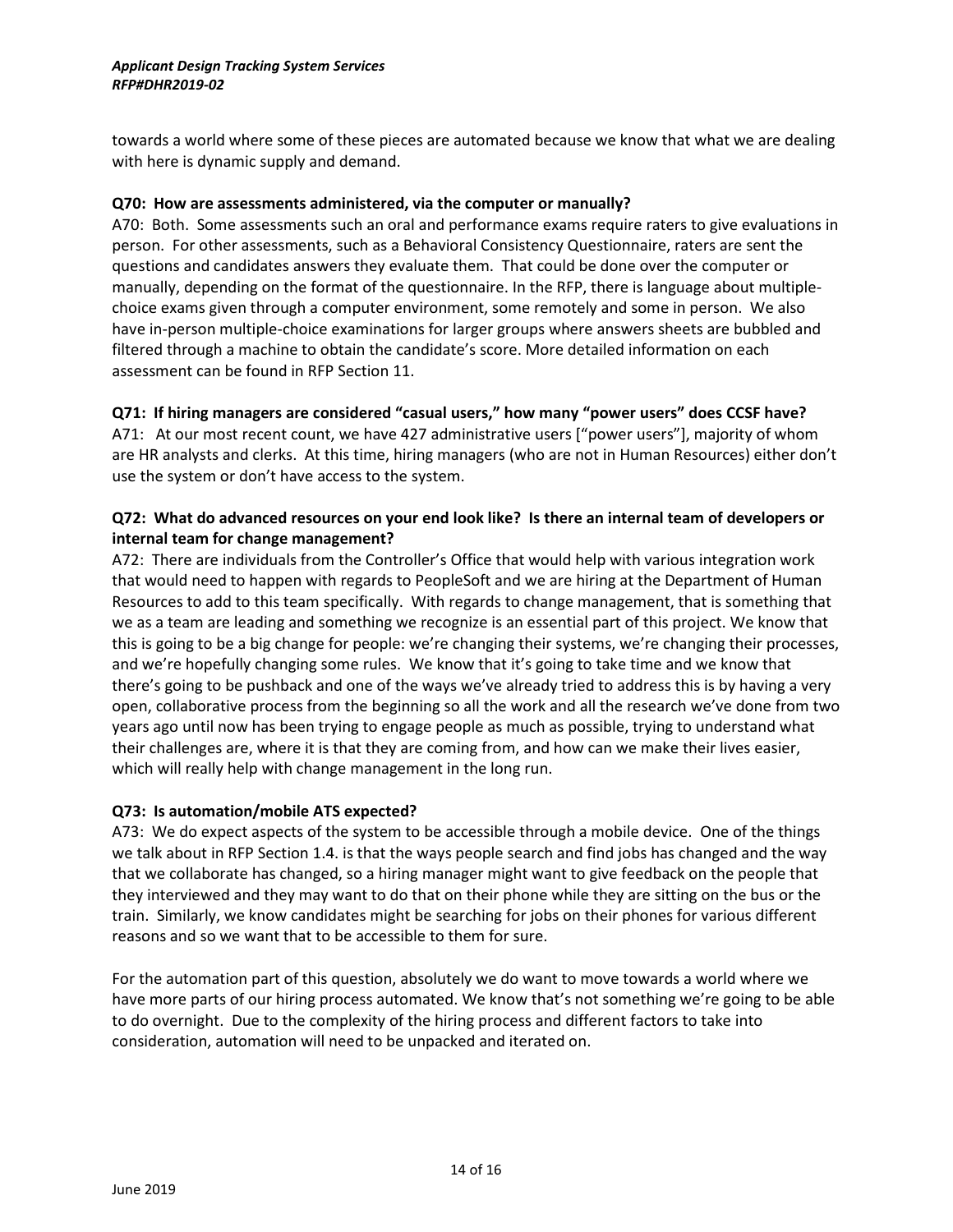#### **Q74: Would you like the ATS vendor to help participate in requirements design/change management process?**

A74: Yes. This RFP is very much about finding the right partner who has the same values as us, who has the same working style as us and that definitely means the vendor actively participating in user research, user testing, and actually being here to show and developing new features or new launches to the people who are actually going to be using the system.

#### **Q75: What is the allocated budget for the procurement of the Applicant Tracking System? In other words, is there a budget limit?**

A75: The funding for this project and for the Applicant Tracking System solution comes from the City's general fund. There's an approval process that we as a team must first go through to request funding in order to continue this project and keep our initiative moving; that funding is allocated to us on a yearly basis. We do have funding granted to us for this coming fiscal year 19/20 and additional funds earmarked for Fiscal Year 20/21, but we have to report to the committee that decides whether we get money and how much we get (CCSF's Committee on Information Technology, aka "COIT") on a yearly basis (i.e. detailing what is our process is and what it is we are going to be working on).

#### **Q76: Have you established key success metrics? Can you share a few? Attraction, retention, etc.** A76: There are three layers to this.

- **Time-to-hire:** Part of the funding for this project gets allocated through the Committee on Information Technology (COIT) and the team formally presents to COIT as part of that funding process. In our presentations to COIT, the key success metric is time-to-hire. It is currently very difficult to unpack time-to-hire as a metric. In 2015 the Controller's Office published a report stating that the average time-to-hire was 118 days. One of the things flagged in that report was that we unfortunately, currently, can't break down time-to-hire into its individual components. Moving forward it will not only be important to measure time-to-hire and decrease it, but also be able to measure and understand its individual components so we can identify where we should be focusing as we then try to carry out interventions to improve time-to-hire.
- **City-wide HR Analytics project:** There is an HR Analytics working group here at the City that is trying to help the City define what its core HR Analytics metrics should be and, as part of that exercise, there are conversations as to whether it should be defined around attraction/retention. That's an ongoing conversation and this project would fit into that conversation.
- **Metrics per module:** Using our team's research, for each the modules in RFP Section 2.2. we have proposed different success metrics. As a team we have not agreed on each of them because we think that will be something we will do with our vendor partner; it will be based on what is the data we can collect and what is the expertise the vendor can bring to the table to help us understand how we might measure success related to each of these individual modules that make up the Applicant Tracking System.